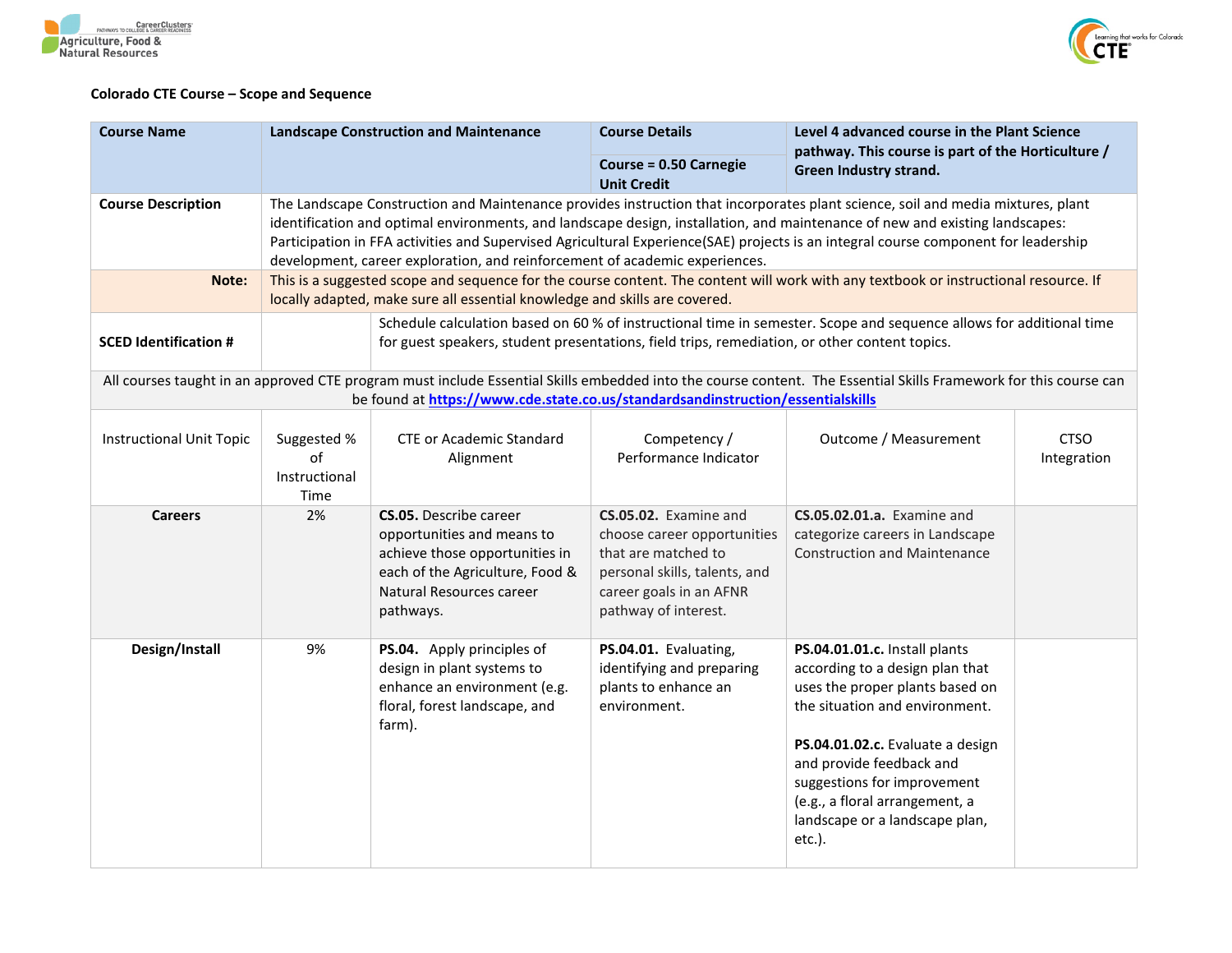



| <b>Tree/Shrub Selection</b>                      | 9% | PS.04. Apply principles of<br>design in plant systems to<br>enhance an environment (e.g.<br>floral, forest landscape, and<br>farm). | PS.04.01. Evaluating,<br>identifying and preparing<br>plants to enhance an<br>environment.<br>PS.04.02. Create designs<br>using plants. | PS.04.01.01.b. Demonstrate<br>proper use of plants in their<br>environment (e.g., focal and filler<br>plants in floriculture, heat<br>tolerant and shade plants in a<br>landscape design, etc.).<br>PS.04.01.02.c. Evaluate a design<br>and provide feedback and<br>suggestions for improvement<br>(e.g., a floral arrangement, a<br>landscape or a landscape plan,<br>$etc.$ ).<br>PS.04.02.03.b. Research and<br>provide examples of ecological<br>factors incorporated into |
|--------------------------------------------------|----|-------------------------------------------------------------------------------------------------------------------------------------|-----------------------------------------------------------------------------------------------------------------------------------------|--------------------------------------------------------------------------------------------------------------------------------------------------------------------------------------------------------------------------------------------------------------------------------------------------------------------------------------------------------------------------------------------------------------------------------------------------------------------------------|
|                                                  |    |                                                                                                                                     |                                                                                                                                         | landscape designs.                                                                                                                                                                                                                                                                                                                                                                                                                                                             |
| <b>Plant Selection and</b><br><b>Maintenance</b> | 9% | PS.04. Apply principles of<br>design in plant systems to<br>enhance an environment (e.g.<br>floral, forest landscape, and<br>farm). | PS.04.01. Evaluating,<br>identifying and preparing<br>plants to enhance an<br>environment.                                              | PS.04.01.01.b. Demonstrate<br>proper use of plants in their<br>environment (e.g., focal and filler<br>plants in floriculture, heat<br>tolerant and shade plants in a<br>landscape design, etc.).<br>PS.04.01.02.c. Evaluate a design<br>and provide feedback and<br>suggestions for improvement<br>(e.g., a floral arrangement, a<br>landscape or a landscape plan,                                                                                                            |
|                                                  |    |                                                                                                                                     | PS.04.02. Create designs<br>using plants.                                                                                               | etc.).<br>PS.04.02.03.b. Research and<br>provide examples of ecological<br>factors incorporated into<br>landscape designs.                                                                                                                                                                                                                                                                                                                                                     |
| <b>Turfgrass Selection</b>                       | 3% | PS.04. Apply principles of<br>design in plant systems to<br>enhance an environment (e.g.                                            | PS.04.01. Evaluating,<br>identifying and preparing<br>plants to enhance an<br>environment.                                              | PS.04.01.01.b. Demonstrate<br>proper use of plants in their<br>environment (e.g., focal and filler<br>plants in floriculture, heat                                                                                                                                                                                                                                                                                                                                             |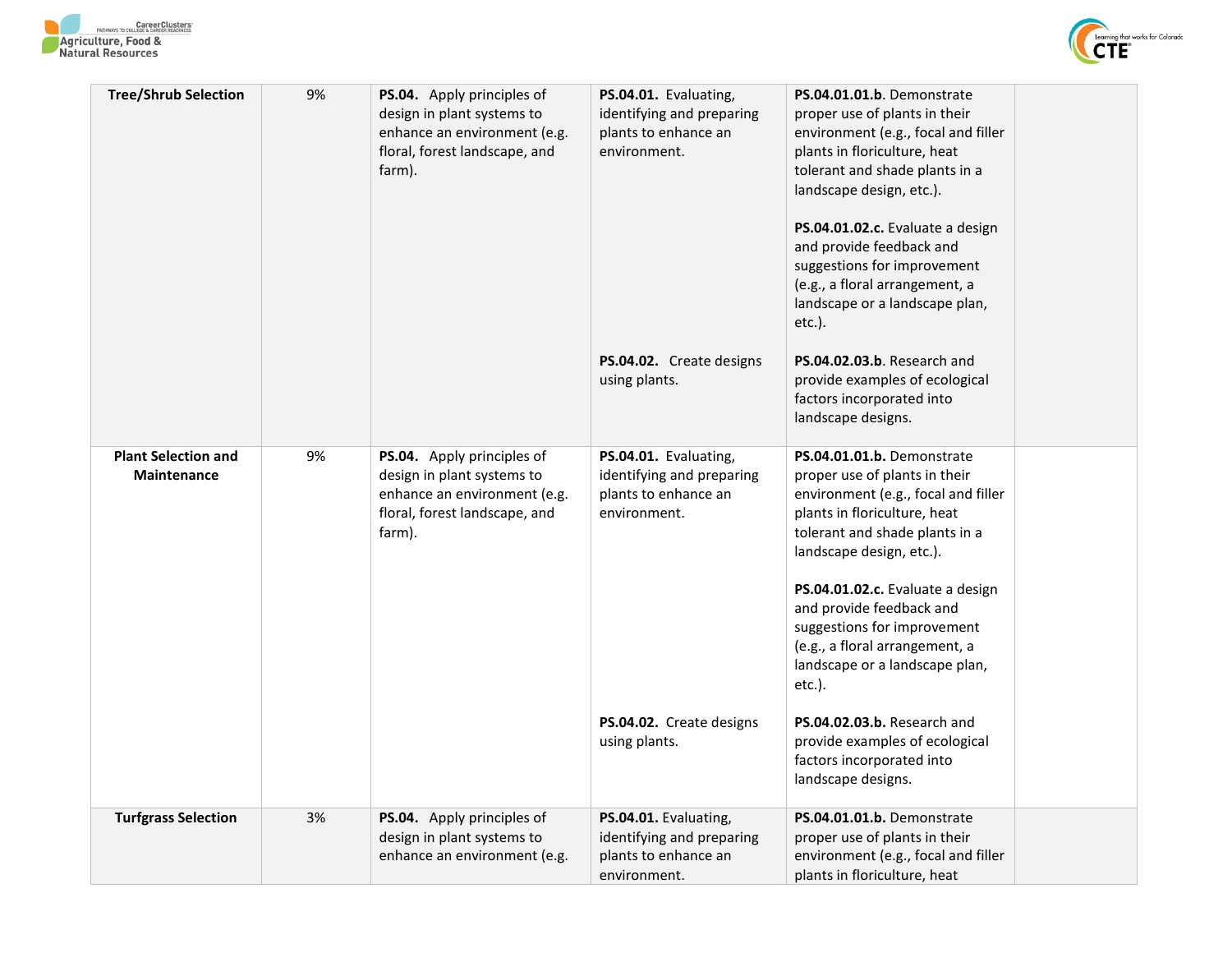



|                                                  |    | floral, forest landscape, and<br>farm).                                                                                             | PS.04.02. Performance<br>Indicator: Create designs<br>using plants.                                     | tolerant and shade plants in a<br>landscape design, etc.).<br>PS.04.01.02.c. Evaluate a design<br>and provide feedback and<br>suggestions for improvement<br>(e.g., a floral arrangement, a<br>landscape or a landscape plan,<br>etc.).<br>PS.04.02.03.b. Research and<br>provide examples of ecological<br>factors incorporated into<br>landscape designs.                                                                                               |
|--------------------------------------------------|----|-------------------------------------------------------------------------------------------------------------------------------------|---------------------------------------------------------------------------------------------------------|-----------------------------------------------------------------------------------------------------------------------------------------------------------------------------------------------------------------------------------------------------------------------------------------------------------------------------------------------------------------------------------------------------------------------------------------------------------|
| <b>Integrated Pest</b><br>Management             | 2% | PS.03. Propagate, culture and<br>harvest plants and plant<br>products based on current<br>industry standards.                       | PS.03.03. Develop and<br>implement a plan for<br>integrated pest<br>management for plant<br>production. | <b>PS.03.03.04.c.</b> Evaluate<br>environmental and consumer<br>concerns regarding pest<br>management strategies.                                                                                                                                                                                                                                                                                                                                         |
| <b>Water Management/</b><br>Landscape Irrigation | 9% |                                                                                                                                     |                                                                                                         |                                                                                                                                                                                                                                                                                                                                                                                                                                                           |
| <b>Landscape Design</b>                          | 2% | PS.04. Apply principles of<br>design in plant systems to<br>enhance an environment (e.g.<br>floral, forest landscape, and<br>farm). | PS.04.02. Create designs<br>using plants.                                                               | PS.04.02.01.a. Research and<br>summarize the principles and<br>elements of design for use in<br>plant systems.<br>PS.04.02.02.a. Identify and<br>categorize tools used for design<br>(e.g., computer landscape<br>software, drawing tools, florist<br>tools, etc.).<br>PS.04.02.03.a. Explain the<br>concept of landscape ecology<br>and summarize factors that<br>shape the ecology of a landscape<br>(e.g., composition, structure,<br>function, etc.). |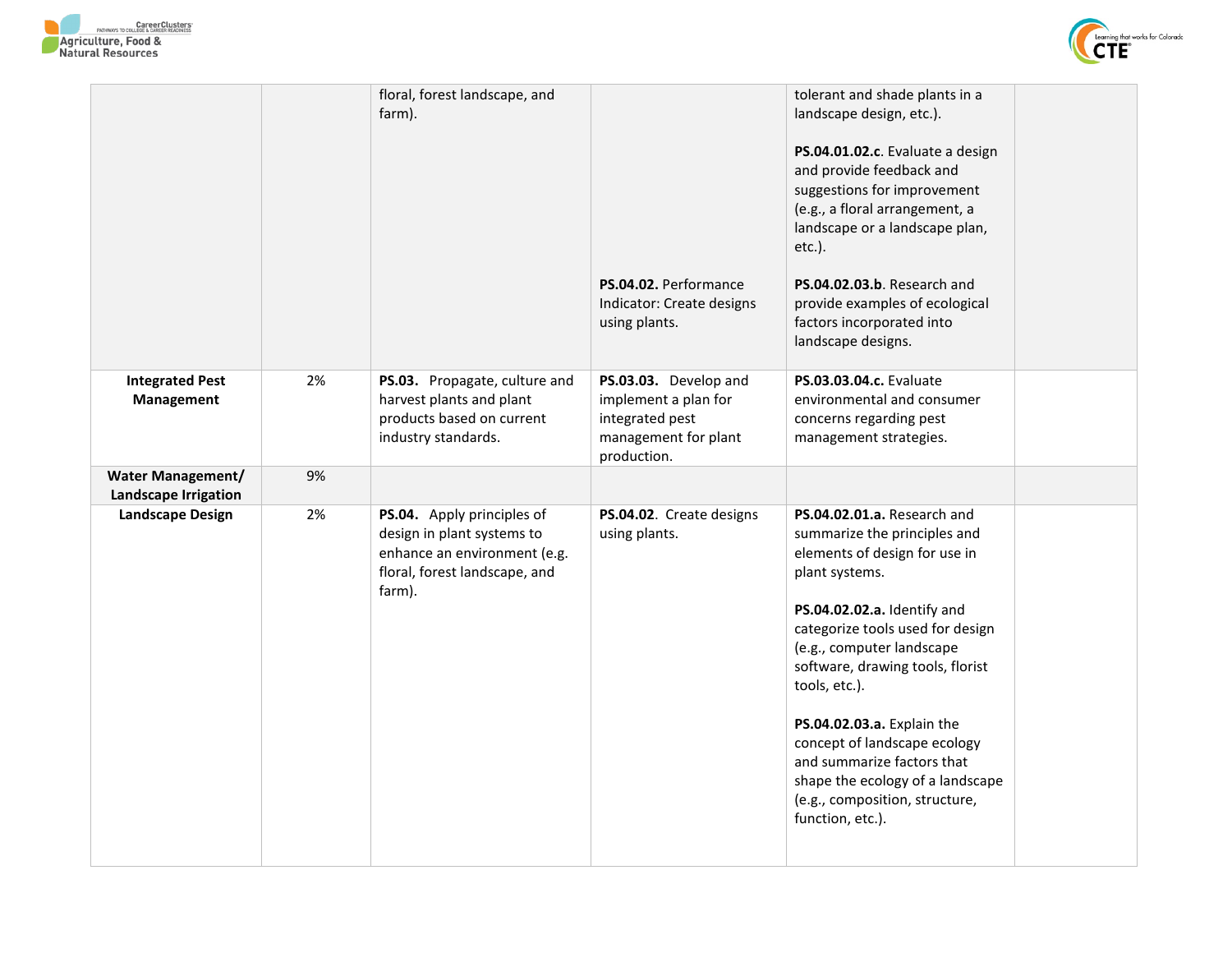



| <b>Business</b>                                                                   | 2% | ABS.04. Develop a business<br>plan for an AFNR business.<br>ABS.05. Use sales and<br>marketing principles to<br>accomplish AFNR business<br>objectives.                             | ABS.04.01. Analyze<br>characteristics and planning<br>requirements associated<br>with developing business<br>plans for different types of<br>AFNR businesses.<br><b>ABS.05.03. Assess</b><br>marketing principles and<br>develop marketing plans to<br>accomplish AFNR business<br>objectives. | ABS.04.01.03.a. Research and<br>describe the components to<br>include in a business plan for<br>an AFNR business.<br><b>ABS.05.03.03.a.</b> Research and<br>summarize the purpose,<br>components and process to<br>develop marketing plans for<br>AFNR businesses.                                                                                                                                                                                                                                                  |
|-----------------------------------------------------------------------------------|----|-------------------------------------------------------------------------------------------------------------------------------------------------------------------------------------|------------------------------------------------------------------------------------------------------------------------------------------------------------------------------------------------------------------------------------------------------------------------------------------------|---------------------------------------------------------------------------------------------------------------------------------------------------------------------------------------------------------------------------------------------------------------------------------------------------------------------------------------------------------------------------------------------------------------------------------------------------------------------------------------------------------------------|
| <b>Tools/ Compact</b><br>Equipment-<br><b>Maintenance and</b><br><b>Operation</b> | 9% | PST.01. Apply physical science<br>principles and engineering<br>applications to solve<br>problems and improve<br>performance in AFNR power,<br>structural and technical<br>systems. | PST.01.01. Apply physical<br>science and engineering<br>principles to assess and<br>select energy sources for<br>AFNR power, structural<br>and technical systems.<br>PST.02. Operate and<br>maintain AFNR                                                                                      | PST.01.02.01.a. Compare and<br>contrast applications of simple<br>machines in AFNR related<br>mechanical systems.<br>PST.01.02.02.c. Devise and<br>document processes to safely<br>implement and evaluate the<br>safe use of AFNR related tools,<br>machinery and equipment.<br>PST.01.02.03.b. Select,<br>maintain and demonstrate the<br>proper use of tools, machines<br>and equipment used in<br>different AFNR related<br>mechanical systems.<br>PST.02.01.01.a. Maintain the<br>cleanliness and appearance of |
|                                                                                   |    |                                                                                                                                                                                     | mechanical equipment<br>and power systems.                                                                                                                                                                                                                                                     | equipment, machinery and<br>power units used in AFNR<br>power, structural and technical<br>systems to assure proper<br>functionality.<br>PST.02.01.02.b. Service<br>filtration systems and maintain                                                                                                                                                                                                                                                                                                                 |